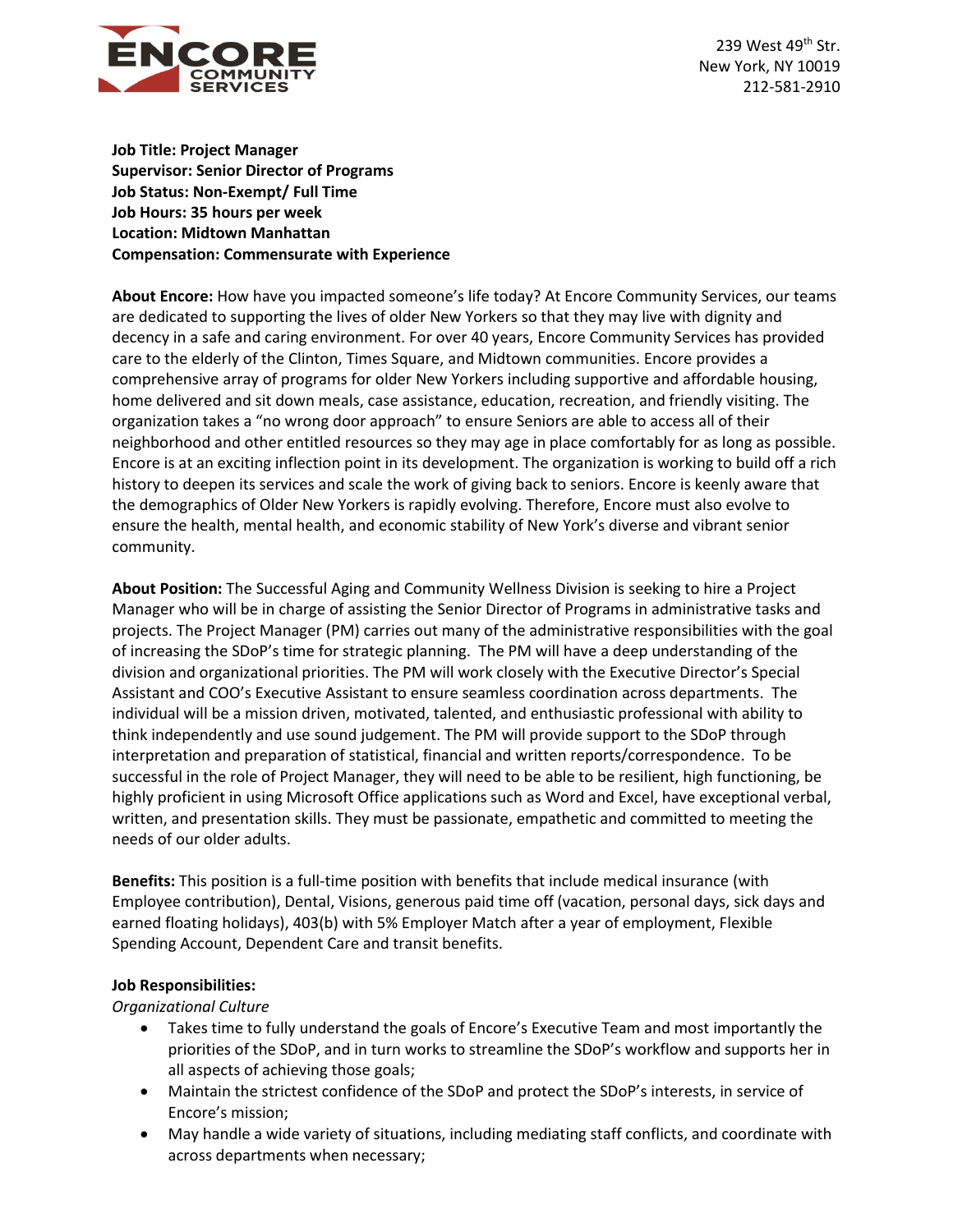• Team-management skills and customer service skills;

## *Project Management*

- Ensuring projects adhere to frameworks and all documentation is maintained appropriately for each project;
- Developing project strategies: Coordinate special projects that are aligned with the SDoP's priorities and, researches and creates presentations, composes memos, transcribes notes, and generates reports, create a project management calendar for fulfilling each goal and objective;
- Participates in the design and monitoring of assessment tools and outcome measurements;
- Prepares and files routine and advanced correspondence including letters, memoranda, and reports;
- Manages frequent changes, shifting priorities in a fast-paced environment; Ensuring project deadlines are met; assess project risks and issues and provide solutions where applicable;
- Event management and planning;
- Strong documentation management, time management, multi-tasking, organizational skills, Analytical and problem-solving abilities, Strong attention to detail and process oriented;
- Maintaining and monitoring project plans, project schedules, work hours, budgets, and expenditures;
- Organizing, attending, and participating in stakeholder meetings;
- Documenting and following up on important actions and decisions from meetings;
- Preparing necessary presentation materials for meetings.

## *Administrative Tasks*

- Provide administrative support;
- Monitors invoices and expense reports, varying calendars, scheduling;
- Ensure stakeholder views are managed towards the best solution;
- Chair and facilitate meetings where appropriate and distribute minutes to all project team members;
- Facilitate and train staff of all levels on new processes, programs and skills;
- Prepares and files routine and advanced correspondence including letters, memoranda, and reports;
- Other duties as assigned.

## **Required Qualifications:**

- Commitment to helping Older New Yorkers live independent and dignified lives;
- Bachelor's degree in business preferred, but relevant and demonstrated experience without a degree will be considered;
- Strong emotional intelligence and ability to manage different teams, personalities and cultures;
- Strong reading skills, critical thinking and ability to create and navigate written instructions and lists required;
- Strong interpersonal skills and ability to work as part of a team;
- Commitment to helping Older New Yorkers live independent and dignified lives;
- Excellent technology and organizational skills with attention to detail; time management and resiliency;
- Must possess the ability take initiative and handle stressful situations; Strong problem-solving skills. Ability to work on tight deadlines;
- Able to work independently, with initiative, and handle multiple priorities and tasks;
- Malleable mindset and ability to persuade others while also keeping an open mind; enthusiasm, creativity, initiative, and sense of humor;